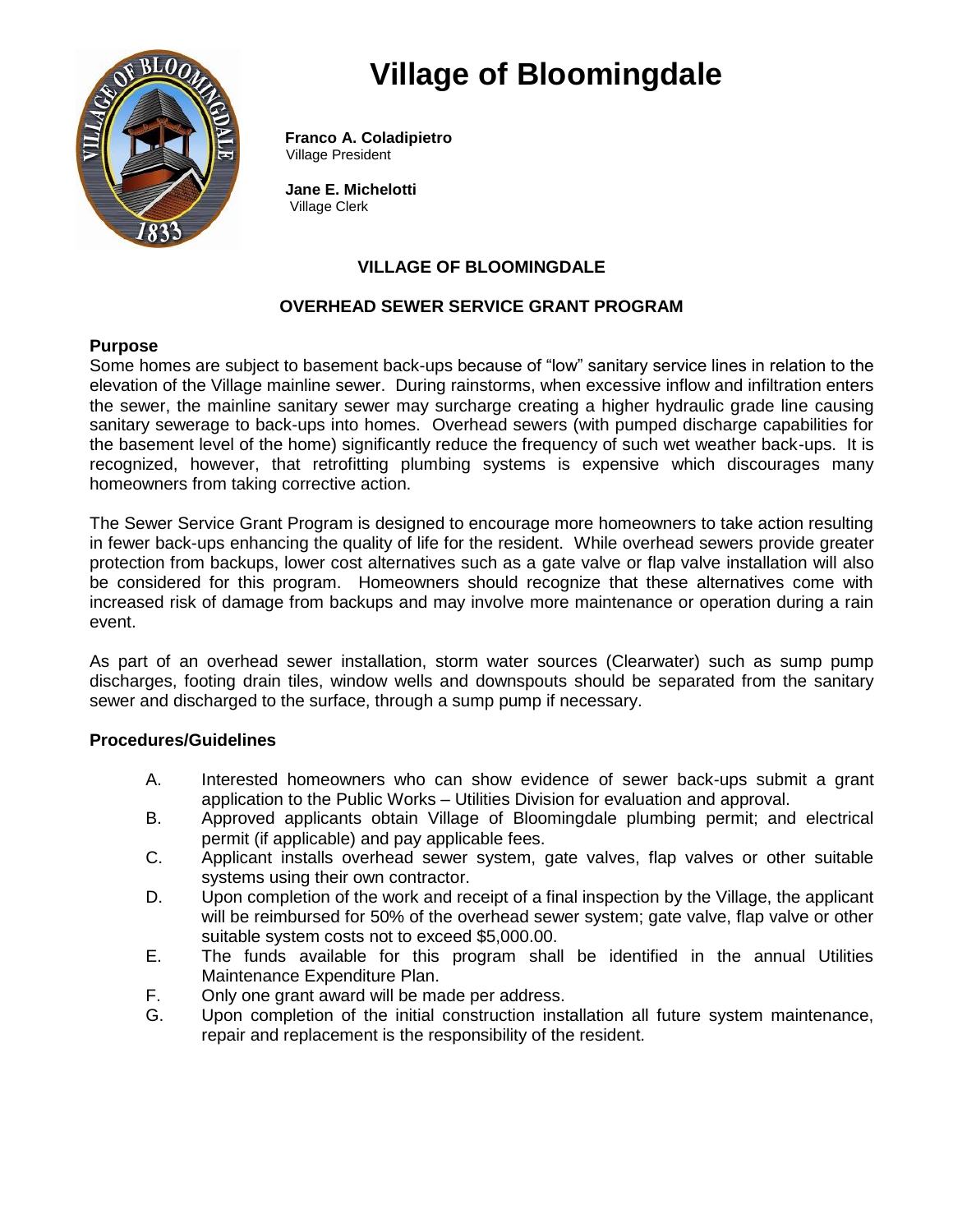#### **Reimbursement Request**

Upon receipt of required documentation, Public Works - Utilities Division Staff will complete and submit to the Finance Director a reimbursement request in the form of a Purchase Approval which will be placed on the next available regular payment directive for approval by the Board of Trustees. Generally participants can expect to receive reimbursement payment within 4 to 6 weeks of submitting all required documentation.

# **Availability of Funds / Budget Limitations**

Approval of Reimbursement Applications is subject to availability of funds based on the Annual Budget approved by the Board of Trustees. The Village reserves the right to suspend or limit this program without notice.

## **Questions / Additional Information**

Prior to completing the application please contact Public Works – Utilities Division at 630-671-5830.

Revised 1-22-19